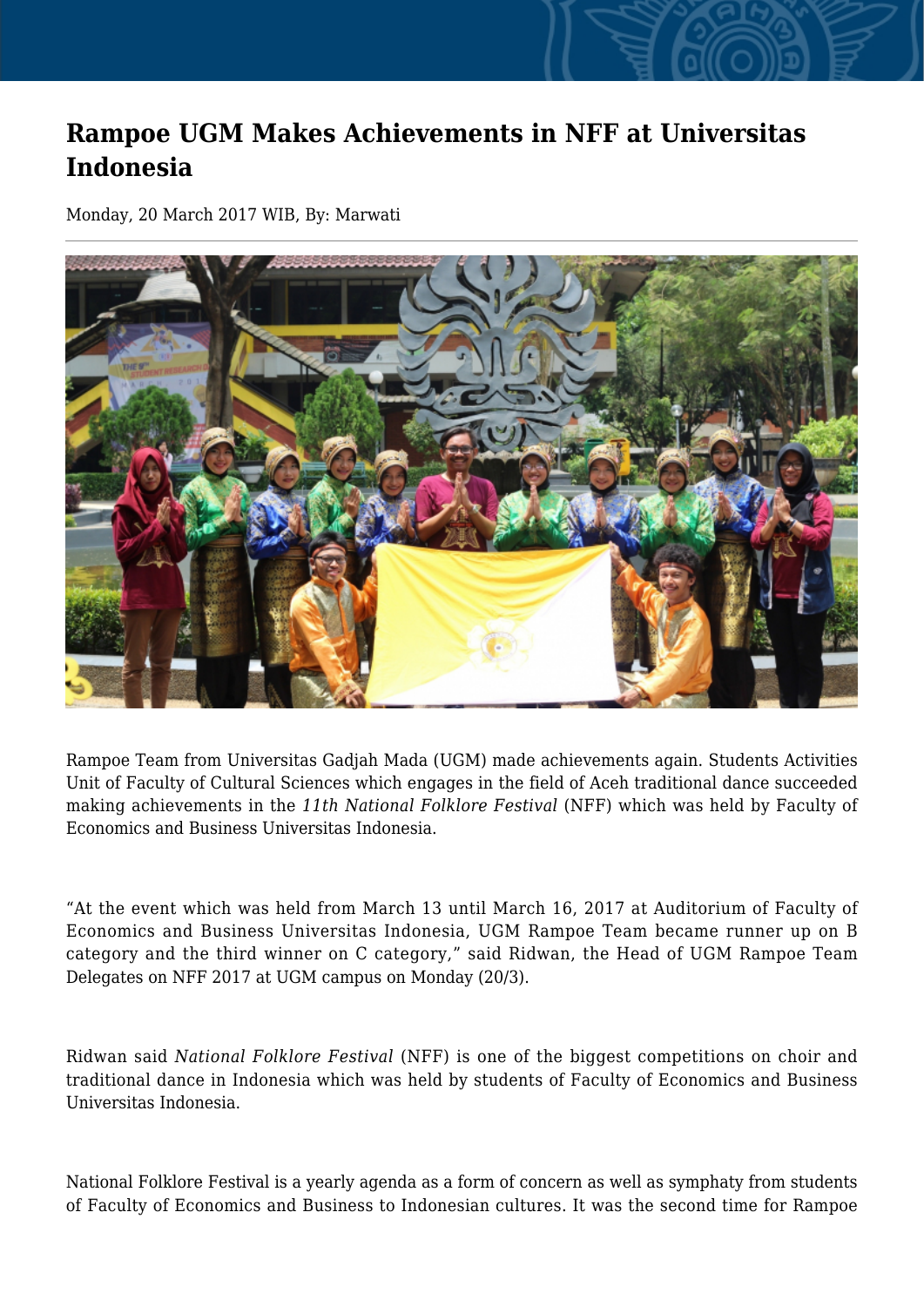UGM to attend the NFF competition.

"In the 10th NFF 2016, Rampoe UGM became the first winner on B category by performing *Rapai Geleng* Dance," he added.

In 2017, according to Ridwan, Rampoe UGM sent 2 contingents to the competition, they were B Category (University) Rampoe UGM who performed *Meusare-sare* dance and C Category Rampoe UGM who performed *Rapai Gelen*g dance.

"*Meusare-sare* dance had as many as 10 dancers, consisting of 2 men and 8 women, while *Rapai Geleng* dance consisted of 9 dancers and 2 singers. Each team had 2 officials.

Furthermore, Ridwan said this national level traditional dance competition was attended by 11 dance clubs, 16 senior high schools, and 18 universities in Indonesia. Besides dance category, there was choir competition, too.

The participation of Rampoe UGM aimed to enhance the capability and mentality of the dancers who attended the competition. Moreover, it also aimed to establish a relationship with other traditional dancers in Indonesia.

"Therefore, we can introduce cultural heritage from Indonesian tradition, particularly Aceh traditional dance and music heritage to people all over the world," Ridwan emphasized.

The detail of the winner on B category or at university level are: the 1st winner was achieved by *Karawitan* (Javanese traditional music) from Universitas Airlanga, the 2nd winner was Rampoe B from Universitas Gadjah Mada, and the 3rd winner was Arts team from Universitas Jember. Meanwhile, for C Category (general or traditional dance club level), the 1st winner was Putra Purna Yudha Dance Club, the 2nd winner was Wijaya Club, and the 3rd winner was Rampoe Team C from Universitas Gadjah Mada.

The victory of Rampoe UGM in the 11th NFF 2017 could not be excluded from the support and hardwork of all members as well as the supports from many parties, including Helloind.corp, Faculty of Cultural Sciences, UGM, and all of Rampoe UGM members.

"We would like to say thanks to all the prayers and supports. We hope Rampoe UGM can make more achievements both in national and international level competitions in the future," said Ridwan.